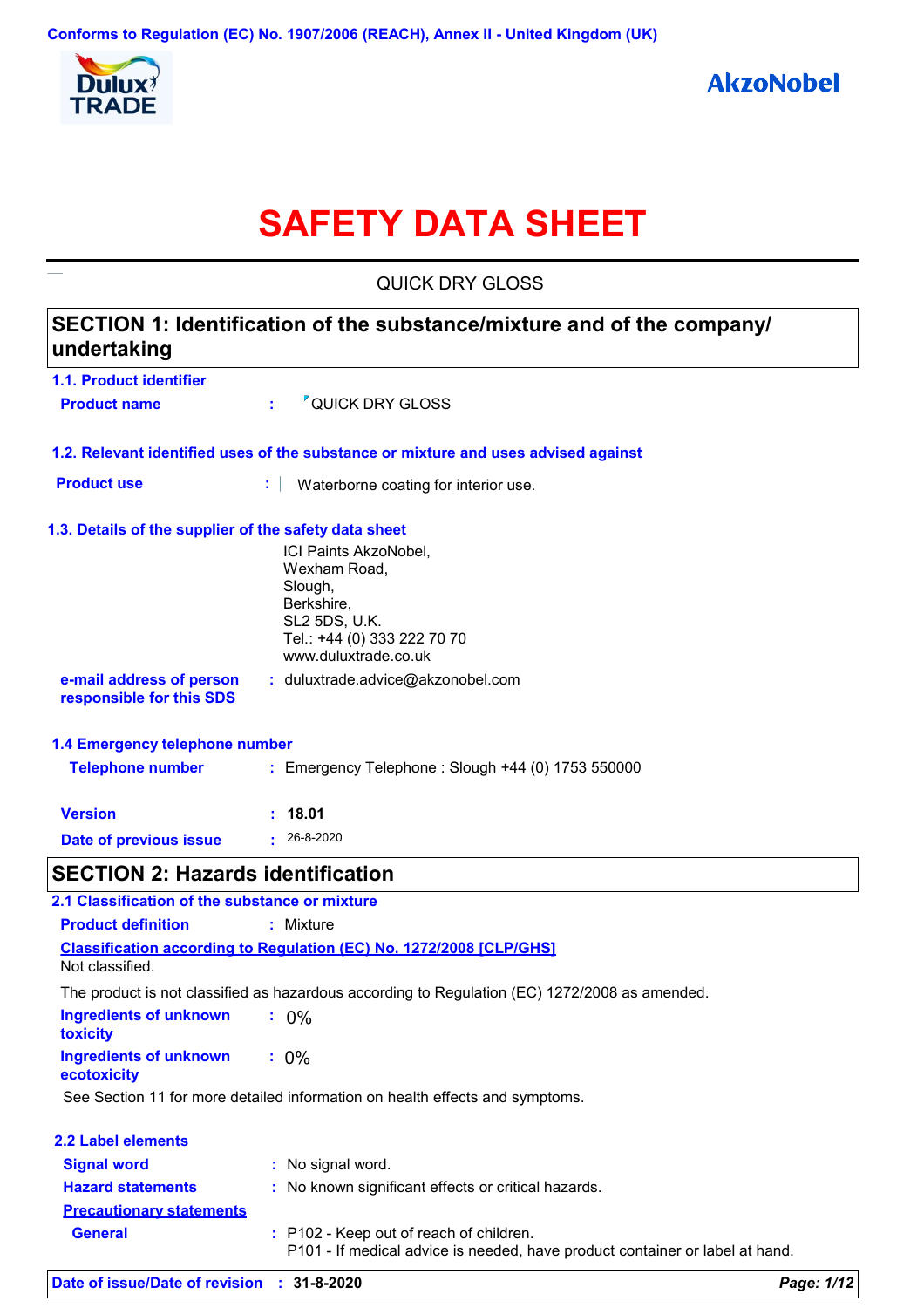### **SECTION 2: Hazards identification**

| <b>Prevention</b>                                                                                                                                               | : P262 - Do not get in eyes, on skin, or on clothing.                                                                                                                                      |
|-----------------------------------------------------------------------------------------------------------------------------------------------------------------|--------------------------------------------------------------------------------------------------------------------------------------------------------------------------------------------|
| <b>Response</b>                                                                                                                                                 | : P312 - Call a POISON CENTER or doctor/physician if you feel unwell.                                                                                                                      |
| <b>Storage</b>                                                                                                                                                  | : Not applicable.                                                                                                                                                                          |
| <b>Disposal</b>                                                                                                                                                 | : P501 - Dispose of contents and container in accordance with all local, regional,<br>national or international regulations.                                                               |
| <b>Supplemental label</b><br>elements                                                                                                                           | : Contains 2,4,7,9-tetramethyldec-5-yne-4,7-diol. May produce an allergic reaction.<br>Warning! Hazardous respirable droplets may be formed when sprayed. Do not<br>breathe spray or mist. |
| <b>Annex XVII - Restrictions</b><br>on the manufacture,<br>placing on the market and<br>use of certain dangerous<br>substances, mixtures and<br><b>articles</b> | : Not applicable.                                                                                                                                                                          |
| <b>Special packaging requirements</b>                                                                                                                           |                                                                                                                                                                                            |
| <b>Containers to be fitted</b><br>with child-resistant<br>fastenings                                                                                            | : Not applicable.                                                                                                                                                                          |
| <b>Tactile warning of danger</b>                                                                                                                                | : Not applicable.                                                                                                                                                                          |
| <b>2.3 Other hazards</b>                                                                                                                                        |                                                                                                                                                                                            |

**Other hazards which do : not result in classification** : None known.

### **SECTION 3: Composition/information on ingredients**

| <b>3.2 Mixtures</b>                                       | Mixture            |    |                                                                                                                                                     |             |
|-----------------------------------------------------------|--------------------|----|-----------------------------------------------------------------------------------------------------------------------------------------------------|-------------|
| <b>Product/ingredient name</b>                            | <b>Identifiers</b> | %  | <b>Regulation (EC) No.</b><br>1272/2008 [CLP]                                                                                                       | <b>Type</b> |
| 2,4,7,9-tetramethyldec-5-yne-   EC: 204-809-1<br>4.7-diol | ICAS: 126-86-3     | <1 | Eye Dam. 1, H318<br>Skin Sens. 1B, H317<br>Aquatic Chronic 3, H412<br>See Section 16 for<br>the full text of the H<br>statements declared<br>above. | $[1]$       |

There are no additional ingredients present which, within the current knowledge of the supplier and in the concentrations applicable, are classified as hazardous to health or the environment, are PBTs, vPvBs or Substances of

equivalent concern, or have been assigned a workplace exposure limit and hence require reporting in this section.

Type

[1] Substance classified with a health or environmental hazard

[2] Substance with a workplace exposure limit

[3] Substance meets the criteria for PBT according to Regulation (EC) No. 1907/2006, Annex XIII

[4] Substance meets the criteria for vPvB according to Regulation (EC) No. 1907/2006, Annex XIII

[5] Substance of equivalent concern

[6] Additional disclosure due to company policy

Occupational exposure limits, if available, are listed in Section 8.

### **SECTION 4: First aid measures**

#### **4.1 Description of first aid measures**

| <b>General</b>     | : In all cases of doubt, or when symptoms persist, seek medical attention. Never give<br>anything by mouth to an unconscious person. If unconscious, place in recovery<br>position and seek medical advice. |
|--------------------|-------------------------------------------------------------------------------------------------------------------------------------------------------------------------------------------------------------|
| <b>Eye contact</b> | : Remove contact lenses, irrigate copiously with clean, fresh water, holding the<br>eyelids apart for at least 10 minutes and seek immediate medical advice.                                                |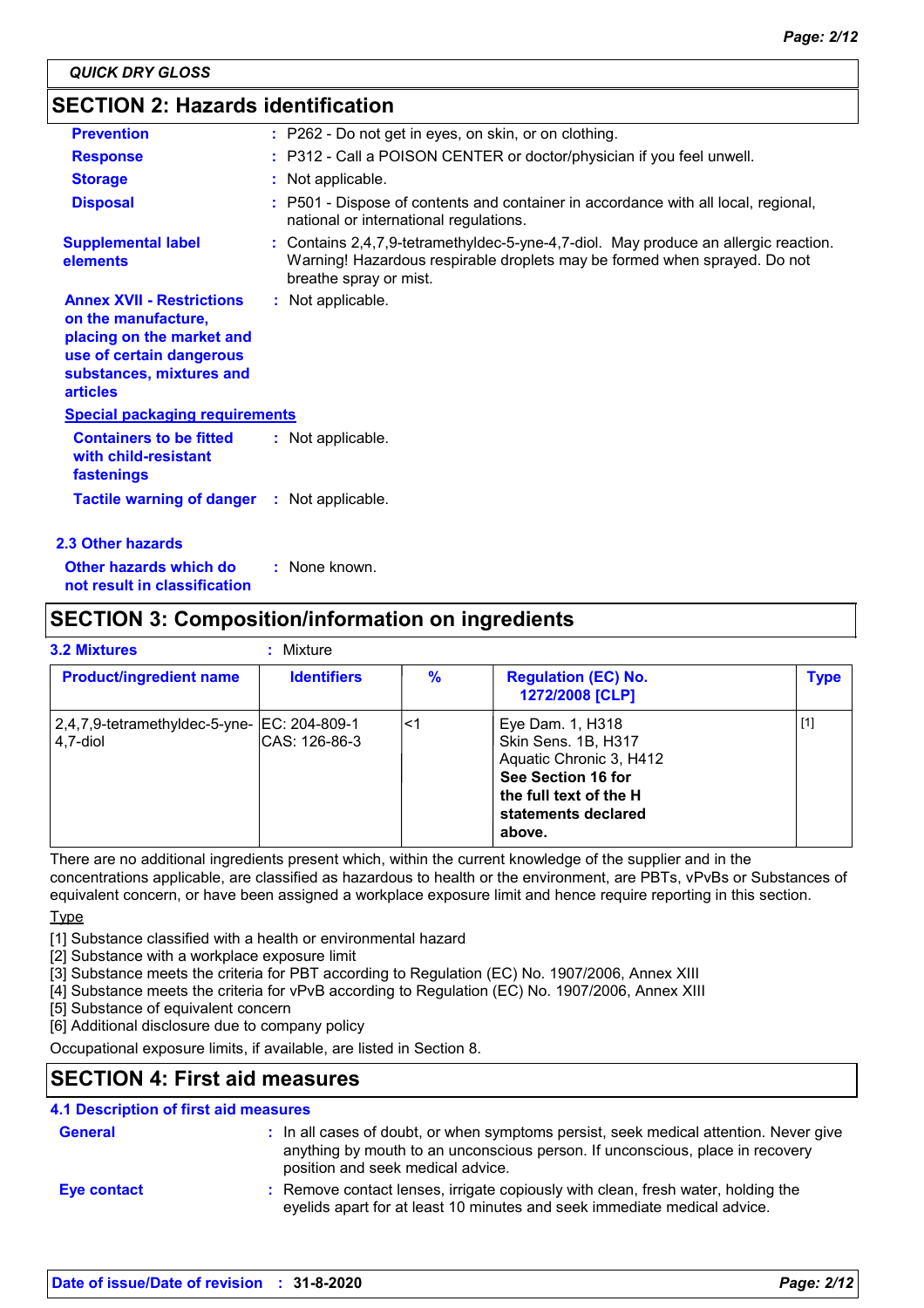### **SECTION 4: First aid measures**

| <b>Inhalation</b>                 | : Remove to fresh air. Keep person warm and at rest. If not breathing, if breathing is<br>irregular or if respiratory arrest occurs, provide artificial respiration or oxygen by<br>trained personnel. |
|-----------------------------------|--------------------------------------------------------------------------------------------------------------------------------------------------------------------------------------------------------|
| <b>Skin contact</b>               | : Remove contaminated clothing and shoes. Wash skin thoroughly with soap and<br>water or use recognised skin cleanser. Do NOT use solvents or thinners.                                                |
| <b>Ingestion</b>                  | : If swallowed, seek medical advice immediately and show the container or label.<br>Keep person warm and at rest. Do NOT induce vomiting.                                                              |
| <b>Protection of first-aiders</b> | : No action shall be taken involving any personal risk or without suitable training.                                                                                                                   |

#### **4.2 Most important symptoms and effects, both acute and delayed**

There are no data available on the mixture itself. The product is not classified as hazardous according to Regulation (EC) 1272/2008 as amended.

Repeated or prolonged contact with the mixture may cause removal of natural fat from the skin, resulting in nonallergic contact dermatitis and absorption through the skin.

If splashed in the eyes, the liquid may cause irritation and reversible damage.

This takes into account, where known, delayed and immediate effects and also chronic effects of components from short-term and long-term exposure by oral, inhalation and dermal routes of exposure and eye contact.

Contains 2,4,7,9-tetramethyldec-5-yne-4,7-diol. May produce an allergic reaction.

#### **4.3 Indication of any immediate medical attention and special treatment needed**

| <b>Notes to physician</b>  | Treat symptomatically. Contact poison treatment specialist immediately if large |
|----------------------------|---------------------------------------------------------------------------------|
|                            | quantities have been ingested or inhaled.                                       |
| <b>Specific treatments</b> | No specific treatment.                                                          |

See toxicological information (Section 11)

### **SECTION 5: Firefighting measures**

| 5.1 Extinguishing media                                   |                                                                                                                              |
|-----------------------------------------------------------|------------------------------------------------------------------------------------------------------------------------------|
| <b>Suitable extinguishing</b><br>media                    | : Recommended: alcohol-resistant foam, $CO2$ , powders, water spray.                                                         |
| <b>Unsuitable extinguishing</b><br>media                  | : Do not use water jet.                                                                                                      |
| 5.2 Special hazards arising from the substance or mixture |                                                                                                                              |
| <b>Hazards from the</b><br>substance or mixture           | : Fire will produce dense black smoke. Exposure to decomposition products may<br>cause a health hazard.                      |
| <b>Hazardous combustion</b><br>products                   | : Decomposition products may include the following materials: carbon monoxide,<br>carbon dioxide, smoke, oxides of nitrogen. |
| <b>5.3 Advice for firefighters</b>                        |                                                                                                                              |
| <b>Special protective actions</b><br>for fire-fighters    | : Cool closed containers exposed to fire with water. Do not release runoff from fire to<br>drains or watercourses.           |
| <b>Special protective</b><br>equipment for fire-fighters  | : Appropriate breathing apparatus may be required.                                                                           |

### **SECTION 6: Accidental release measures**

| 6.1 Personal precautions, protective equipment and emergency procedures |  |                                                                                                                                                                                                                   |  |
|-------------------------------------------------------------------------|--|-------------------------------------------------------------------------------------------------------------------------------------------------------------------------------------------------------------------|--|
| For non-emergency<br>personnel                                          |  | : Avoid breathing vapour or mist. Refer to protective measures listed in sections 7<br>and $8.$                                                                                                                   |  |
| For emergency responders                                                |  | : If specialised clothing is required to deal with the spillage, take note of any<br>information in Section 8 on suitable and unsuitable materials. See also the<br>information in "For non-emergency personnel". |  |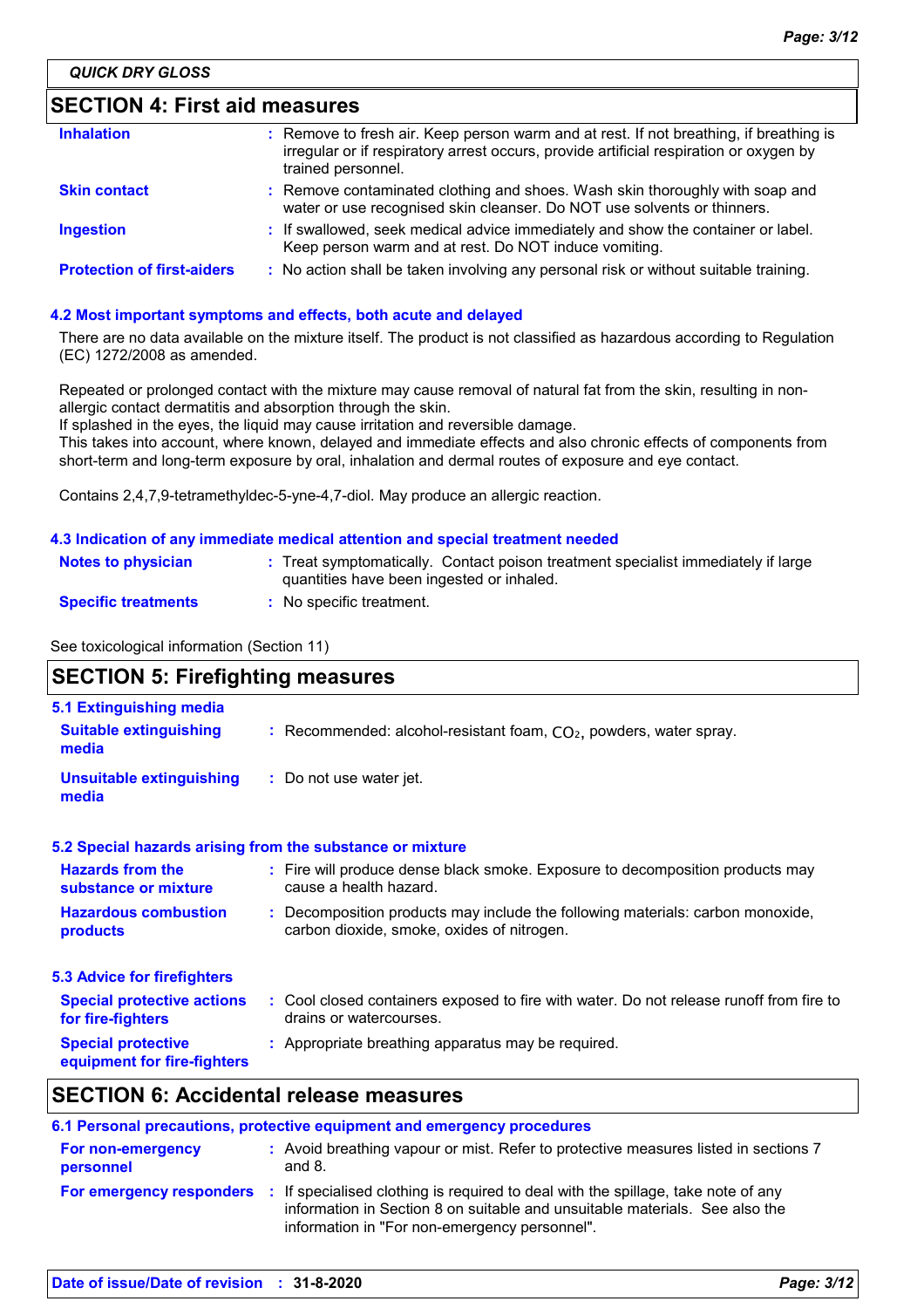### **SECTION 6: Accidental release measures**

| <b>6.2 Environmental</b><br>precautions                        | : Do not allow to enter drains or watercourses. If the product contaminates lakes,<br>rivers, or sewers, inform the appropriate authorities in accordance with local<br>regulations.                                                                                               |
|----------------------------------------------------------------|------------------------------------------------------------------------------------------------------------------------------------------------------------------------------------------------------------------------------------------------------------------------------------|
| 6.3 Methods and material<br>for containment and<br>cleaning up | : Contain and collect spillage with non-combustible, absorbent material e.g. sand,<br>earth, vermiculite or diatomaceous earth and place in container for disposal<br>according to local regulations (see Section 13). Preferably clean with a detergent.<br>Avoid using solvents. |
| <b>6.4 Reference to other</b><br><b>sections</b>               | : See Section 1 for emergency contact information.<br>See Section 8 for information on appropriate personal protective equipment.<br>See Section 13 for additional waste treatment information.                                                                                    |

### **SECTION 7: Handling and storage**

The information in this section contains generic advice and guidance. The list of Identified Uses in Section 1 should be consulted for any available use-specific information provided in the Exposure Scenario(s).

Avoid contact with skin and eyes. Avoid inhalation of vapour, spray or mist. **:** Eating, drinking and smoking should be prohibited in areas where this material is handled, stored and processed. Put on appropriate personal protective equipment (see Section 8). Never use pressure to empty. Container is not a pressure vessel. Always keep in containers made from the same material as the original one. Comply with the health and safety at work laws. Do not allow to enter drains or watercourses. When operators, whether spraying or not, have to work inside the spray booth, ventilation is unlikely to be sufficient to control particulates and solvent vapour in all cases. In such circumstances they should wear a compressed air-fed respirator during the spraying process and until such time as the particulates and solvent vapour concentration has fallen below the exposure limits. **7.1 Precautions for safe handling**

#### **7.2 Conditions for safe storage, including any incompatibilities**

Store in accordance with local regulations.

**Notes on joint storage**

Keep away from: oxidising agents, strong alkalis, strong acids.

**Additional information on storage conditions**

Observe label precautions. Store in a dry, cool and well-ventilated area. Keep away from heat and direct sunlight. Keep container tightly closed.

No smoking. Prevent unauthorised access. Containers that have been opened must be carefully resealed and kept upright to prevent leakage.

#### **7.3 Specific end use(s)**

**Recommendations :**

Not available.

**Industrial sector specific : solutions**

: Not available.

## **SECTION 8: Exposure controls/personal protection**

The information in this section contains generic advice and guidance. Information is provided based on typical anticipated uses of the product. Additional measures might be required for bulk handling or other uses that could significantly increase worker exposure or environmental releases.

#### **8.1 Control parameters**

#### **Occupational exposure limits**

No exposure limit value known.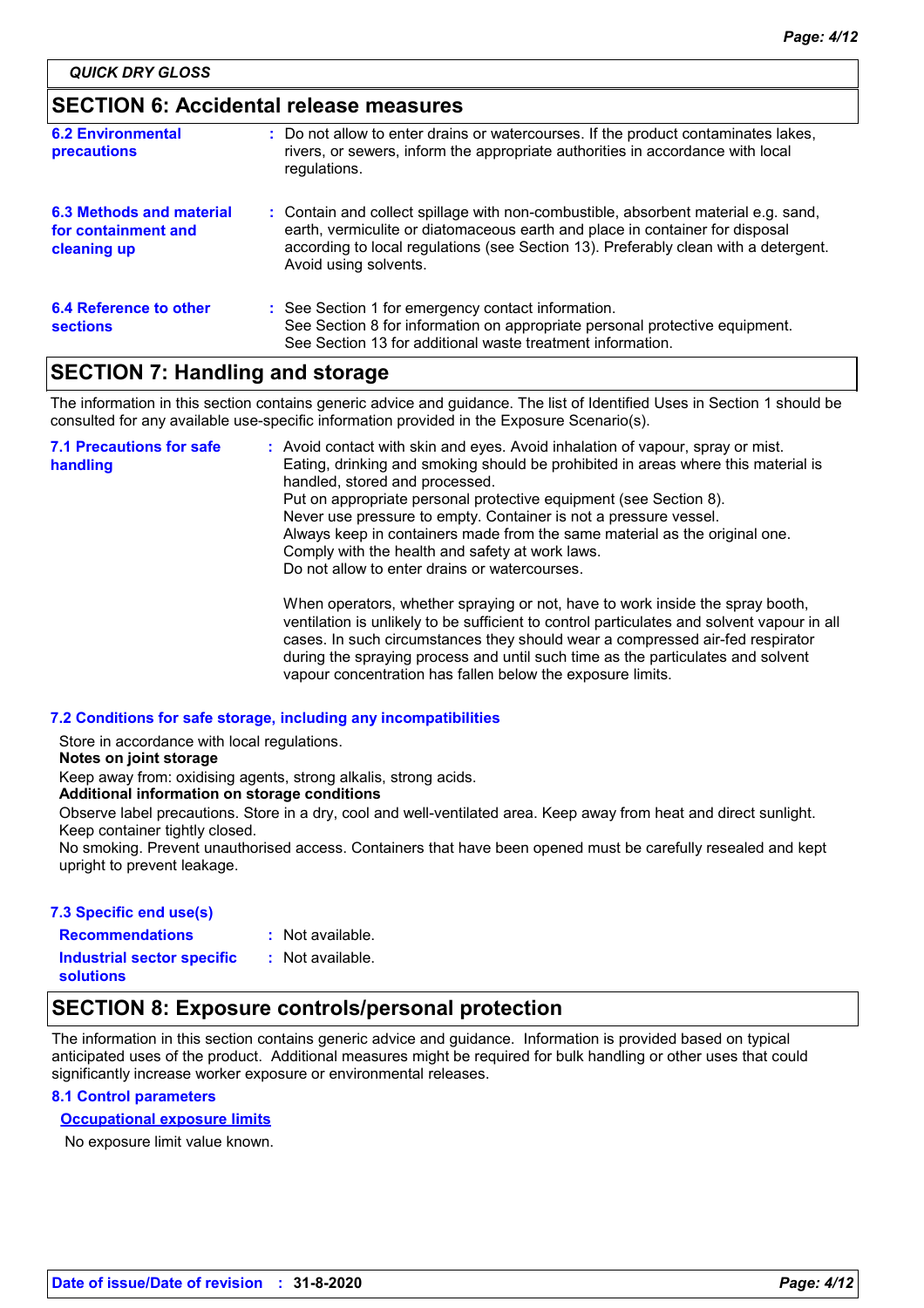### **SECTION 8: Exposure controls/personal protection**

| <b>Recommended monitoring</b><br>procedures | : If this product contains ingredients with exposure limits, personal, workplace<br>atmosphere or biological monitoring may be required to determine the effectiveness<br>of the ventilation or other control measures and/or the necessity to use respiratory<br>protective equipment. Reference should be made to monitoring standards, such as<br>the following: European Standard EN 689 (Workplace atmospheres - Guidance for<br>the assessment of exposure by inhalation to chemical agents for comparison with<br>limit values and measurement strategy) European Standard EN 14042 (Workplace<br>atmospheres - Guide for the application and use of procedures for the assessment<br>of exposure to chemical and biological agents) European Standard EN 482<br>(Workplace atmospheres - General requirements for the performance of procedures<br>for the measurement of chemical agents) Reference to national guidance<br>documents for methods for the determination of hazardous substances will also be<br>required. |  |
|---------------------------------------------|------------------------------------------------------------------------------------------------------------------------------------------------------------------------------------------------------------------------------------------------------------------------------------------------------------------------------------------------------------------------------------------------------------------------------------------------------------------------------------------------------------------------------------------------------------------------------------------------------------------------------------------------------------------------------------------------------------------------------------------------------------------------------------------------------------------------------------------------------------------------------------------------------------------------------------------------------------------------------------------------------------------------------------|--|
| <b>DNELS/DMELS</b>                          |                                                                                                                                                                                                                                                                                                                                                                                                                                                                                                                                                                                                                                                                                                                                                                                                                                                                                                                                                                                                                                    |  |
| No DNELs/DMELs available.                   |                                                                                                                                                                                                                                                                                                                                                                                                                                                                                                                                                                                                                                                                                                                                                                                                                                                                                                                                                                                                                                    |  |
| <b>PNECs</b>                                |                                                                                                                                                                                                                                                                                                                                                                                                                                                                                                                                                                                                                                                                                                                                                                                                                                                                                                                                                                                                                                    |  |
| No PNECs available                          |                                                                                                                                                                                                                                                                                                                                                                                                                                                                                                                                                                                                                                                                                                                                                                                                                                                                                                                                                                                                                                    |  |
| <b>8.2 Exposure controls</b>                |                                                                                                                                                                                                                                                                                                                                                                                                                                                                                                                                                                                                                                                                                                                                                                                                                                                                                                                                                                                                                                    |  |
| <b>Appropriate engineering</b><br>controls  | : Provide adequate ventilation. Where reasonably practicable, this should be<br>achieved by the use of local exhaust ventilation and good general extraction. If<br>these are not sufficient to maintain concentrations of particulates and solvent<br>vapours below the OEL, suitable respiratory protection must be worn.                                                                                                                                                                                                                                                                                                                                                                                                                                                                                                                                                                                                                                                                                                        |  |
| <b>Individual protection measures</b>       |                                                                                                                                                                                                                                                                                                                                                                                                                                                                                                                                                                                                                                                                                                                                                                                                                                                                                                                                                                                                                                    |  |
| <b>Hygiene measures</b>                     | : Wash hands, forearms and face thoroughly after handling chemical products, before<br>eating, smoking and using the lavatory and at the end of the working period.<br>Appropriate techniques should be used to remove potentially contaminated clothing.<br>Wash contaminated clothing before reusing. Ensure that eyewash stations and<br>safety showers are close to the workstation location.                                                                                                                                                                                                                                                                                                                                                                                                                                                                                                                                                                                                                                  |  |
| <b>Eye/face protection</b>                  | : Use safety eyewear designed to protect against splash of liquids.                                                                                                                                                                                                                                                                                                                                                                                                                                                                                                                                                                                                                                                                                                                                                                                                                                                                                                                                                                |  |
| <b>Skin protection</b>                      |                                                                                                                                                                                                                                                                                                                                                                                                                                                                                                                                                                                                                                                                                                                                                                                                                                                                                                                                                                                                                                    |  |
| <b>Hand protection</b>                      |                                                                                                                                                                                                                                                                                                                                                                                                                                                                                                                                                                                                                                                                                                                                                                                                                                                                                                                                                                                                                                    |  |
| <b>Gloves</b>                               | : For all types of exposure, a glove with protection class of 2 or higher (breakthrough<br>time >30 minutes according to EN374) is recommended. Recommended gloves:<br>Nitrile, thickness $\geq 0.12$ mm.<br>Gloves should be replaced regularly and if there is any sign of damage to the glove<br>material.                                                                                                                                                                                                                                                                                                                                                                                                                                                                                                                                                                                                                                                                                                                      |  |
|                                             | The performance or effectiveness of the glove may be reduced by physical/chemical<br>damage and poor maintenance.                                                                                                                                                                                                                                                                                                                                                                                                                                                                                                                                                                                                                                                                                                                                                                                                                                                                                                                  |  |
| <b>Body protection</b>                      | : Personnel should wear antistatic clothing made of natural fibres or of high-<br>temperature-resistant synthetic fibres.                                                                                                                                                                                                                                                                                                                                                                                                                                                                                                                                                                                                                                                                                                                                                                                                                                                                                                          |  |
| <b>Other skin protection</b>                | : Appropriate footwear and any additional skin protection measures should be<br>selected based on the task being performed and the risks involved and should be<br>approved by a specialist before handling this product.                                                                                                                                                                                                                                                                                                                                                                                                                                                                                                                                                                                                                                                                                                                                                                                                          |  |
| <b>Respiratory protection</b>               | : If workers are exposed to concentrations above the exposure limit, they must use<br>appropriate, certified respirators.                                                                                                                                                                                                                                                                                                                                                                                                                                                                                                                                                                                                                                                                                                                                                                                                                                                                                                          |  |
|                                             | OLD LEAD-BASED PAINTS:                                                                                                                                                                                                                                                                                                                                                                                                                                                                                                                                                                                                                                                                                                                                                                                                                                                                                                                                                                                                             |  |
|                                             | When surfaces are to be prepared for painting, account should be taken of the age<br>of the property and the possibility that lead-pigmented paint might be present. There<br>is a possibility that ingestion or inhalation of scrapings or dust arising from the<br>preparation work could cause health effects. As a working rule you should assume<br>that this will be the case if the age of the property is pre 1960.                                                                                                                                                                                                                                                                                                                                                                                                                                                                                                                                                                                                        |  |
|                                             | Where possible wet sanding or chemical stripping methods should be used with<br>surfaces of this type to avoid the creation of dust. When dry sanding cannot be<br>avoided, and effective local exhaust ventilation is not available, it is recommended                                                                                                                                                                                                                                                                                                                                                                                                                                                                                                                                                                                                                                                                                                                                                                            |  |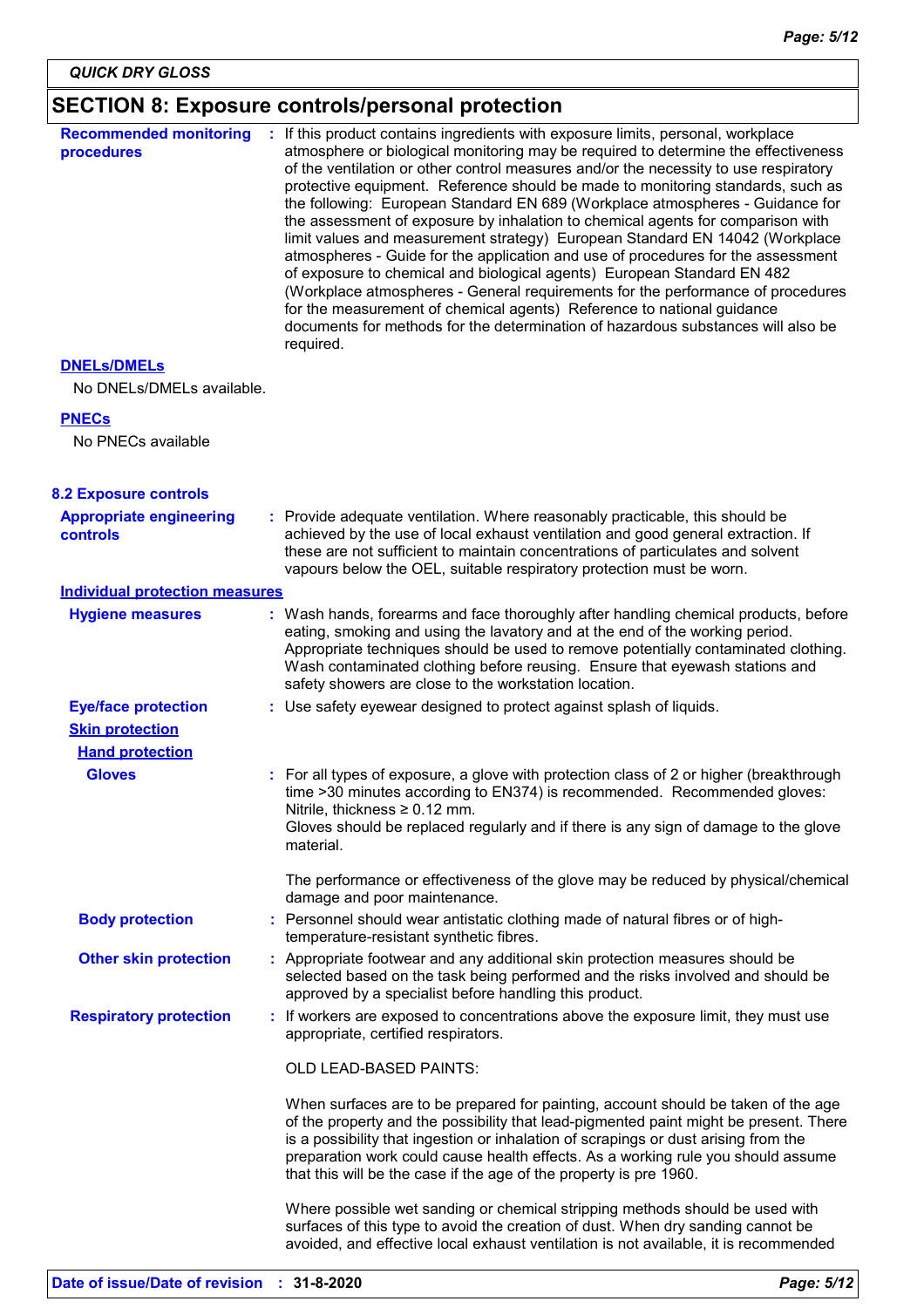#### **SECTION 8: Exposure controls/personal protection**

that a dust respirator is worn, that is approved for use with lead dusts, and its type selected on the basis of the COSHH assessment, taking into account the Workplace Exposure Limit for lead in air. Furthermore, steps should be taken to ensure containment of the dusts created, and that all practicable measures are taken to clean up thoroughly all deposits of dusts in and around the affected area.

Respiratory protection in case of dust or spray mist formation. (particle filter EN143 type P2) Respiratory protection in case of vapour formation. (half mask with combination filter A2-P2 til concentrations of 0,5 Vol%.)

The current Control of Lead at Work Regulations approved code of practice should be consulted for advice on protective clothing and personal hygiene precautions. Care should also be taken to exclude visitors, members of the household and especially children from the affected area, during the actual work and the subsequent clean up operations. All scrapings, dust, etc. should be disposed of by the professional painting contractor as Hazardous Waste.

Extra precautions will also need to be taken when burning off old lead-based paints because fumes containing lead will be produced. It is recommended that a respirator, approved for use with particulate fumes of lead is selected on the basis of the COSHH assessment, taking into account the Workplace Exposure Limit for lead in air. Similar precautions to those given above about sanding should be taken with reference to protective clothing, disposal of scrapings and dusts, and exclusion of other personnel and especially children from the building during actual work and the subsequent clean up operations.

Avoid the inhalation of dust. Wear suitable face mask if dry sanding. Special precautions should be taken during surface preparation of pre-1960s paint surfaces over wood and metal as they may contain harmful lead. OLD LEAD-BASED PAINTS:

When surfaces are to be prepared for painting, account should be taken of the age of the property and the possibility that lead-pigmented paint might be present. There is a possibility that ingestion or inhalation of scrapings or dust arising from the preparation work could cause health effects. As a working rule you should assume that this will be the case if the age of the property is pre 1960.

Where possible wet sanding or chemical stripping methods should be used with surfaces of this type to avoid the creation of dust. When dry sanding cannot be avoided, and effective local exhaust ventilation is not available, it is recommended that a dust respirator is worn, that is approved for use with lead dusts, and its type selected on the basis of the COSHH assessment, taking into account the Workplace Exposure Limit for lead in air. Furthermore, steps should be taken to ensure containment of the dusts created, and that all practicable measures are taken to clean up thoroughly all deposits of dusts in and around the affected area.

Respiratory protection in case of dust or spray mist formation. (particle filter EN143 type P2) Respiratory protection in case of vapour formation. (half mask with combination filter A2-P2 til concentrations of 0,5 Vol%.)

The current Control of Lead at Work Regulations approved code of practice should be consulted for advice on protective clothing and personal hygiene precautions. Care should also be taken to exclude visitors, members of the household and especially children from the affected area, during the actual work and the subsequent clean up operations. All scrapings, dust, etc. should be disposed of by the professional painting contractor as Hazardous Waste.

Extra precautions will also need to be taken when burning off old lead-based paints because fumes containing lead will be produced. It is recommended that a respirator, approved for use with particulate fumes of lead is selected on the basis of the COSHH assessment, taking into account the Workplace Exposure Limit for lead in air. Similar precautions to those given above about sanding should be taken with reference to protective clothing, disposal of scrapings and dusts, and exclusion of other personnel and especially children from the building during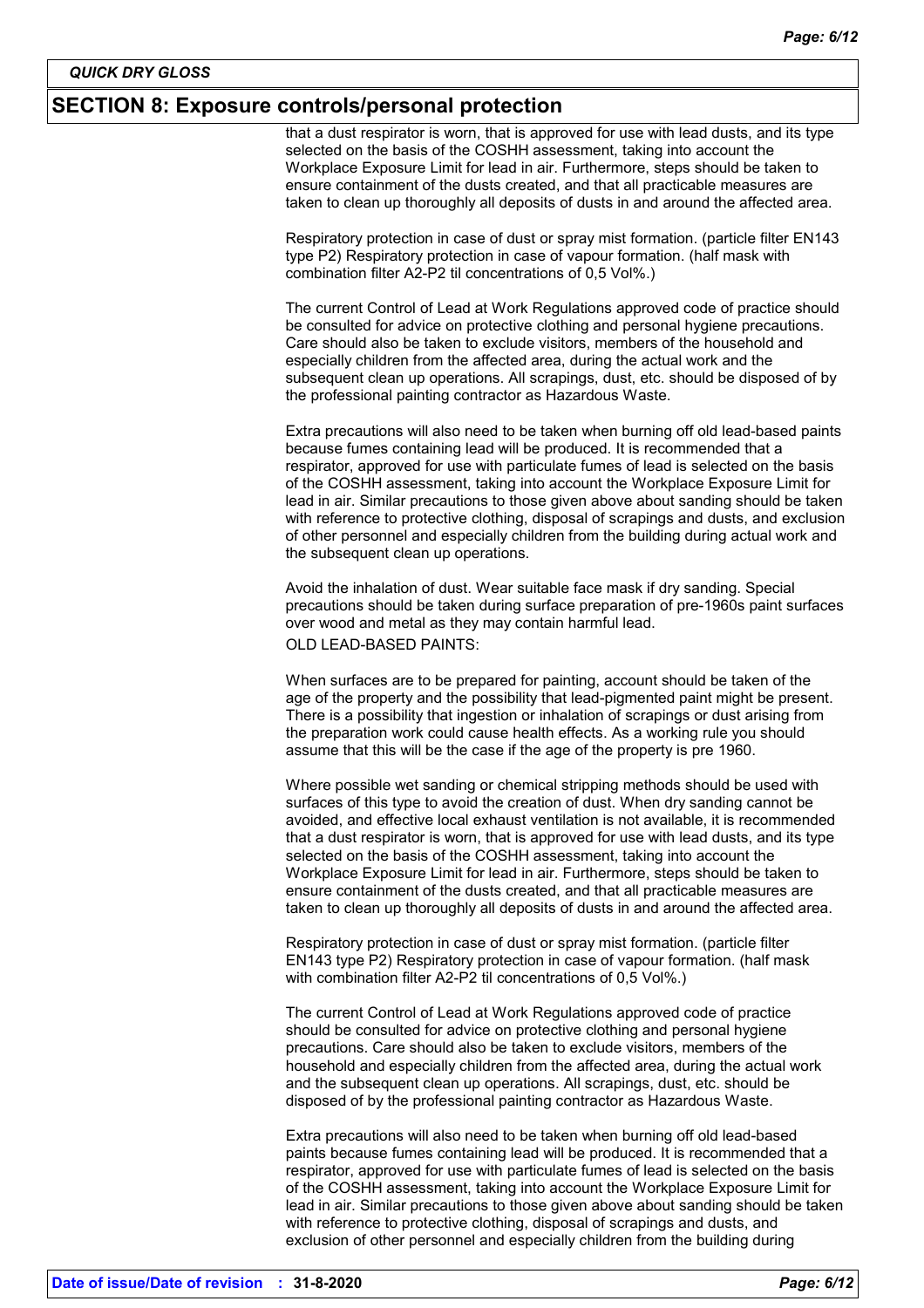*QUICK DRY GLOSS*

### **SECTION 8: Exposure controls/personal protection**

actual work and the subsequent clean up operations.

Avoid the inhalation of dust. Wear suitable face mask if dry sanding. Special precautions should be taken during surface preparation of pre-1960s paint surfaces over wood and metal as they may contain harmful lead.

| <b>Environmental exposure</b> | : Do not allow to enter drains or watercourses. |
|-------------------------------|-------------------------------------------------|
|                               |                                                 |

**controls**

### **SECTION 9: Physical and chemical properties**

| 9.1. Information on basic physical and chemical properties |  |                                                          |  |  |
|------------------------------------------------------------|--|----------------------------------------------------------|--|--|
| <b>Appearance</b>                                          |  |                                                          |  |  |
| <b>Physical state</b>                                      |  | : Liquid.                                                |  |  |
| <b>Colour</b>                                              |  | : Various: See label.                                    |  |  |
| <b>Odour</b>                                               |  | Not available.                                           |  |  |
| <b>Odour threshold</b>                                     |  | $:$ Not available.                                       |  |  |
| pH                                                         |  | Not available.                                           |  |  |
| <b>Melting point/freezing point</b>                        |  | : Not available.                                         |  |  |
| Initial boiling point and boiling<br>range                 |  | $: 100^{\circ}$ C                                        |  |  |
| <b>Flash point</b>                                         |  | : Not applicable.                                        |  |  |
| <b>Evaporation rate</b>                                    |  | Not available.                                           |  |  |
| <b>Upper/lower flammability or</b><br>explosive limits     |  | : Not available.                                         |  |  |
| <b>Vapour pressure</b>                                     |  | : Not available.                                         |  |  |
| <b>Vapour density</b>                                      |  | : Not available.                                         |  |  |
| <b>Relative density</b>                                    |  | : 1,268                                                  |  |  |
| <b>Solubility(ies)</b>                                     |  | : Easily soluble in the following materials: cold water. |  |  |
| <b>Partition coefficient: n-octanol/</b><br>water          |  | : Not available.                                         |  |  |
| <b>Auto-ignition temperature</b>                           |  | : Not available.                                         |  |  |
| <b>Decomposition temperature</b>                           |  | : Not available.                                         |  |  |
| <b>Viscosity</b>                                           |  | Kinematic (room temperature): 12,62 cm <sup>2</sup> /s   |  |  |
| <b>Explosive properties</b>                                |  | Not available.                                           |  |  |
| <b>Oxidising properties</b>                                |  | Not available.                                           |  |  |
| 9.2. Other information                                     |  |                                                          |  |  |
| <b>Solubility in water</b>                                 |  | : Not available.                                         |  |  |

### **SECTION 10: Stability and reactivity**

| <b>10.1 Reactivity</b>                            | : No specific test data related to reactivity available for this product or its ingredients.                                        |
|---------------------------------------------------|-------------------------------------------------------------------------------------------------------------------------------------|
| <b>10.2 Chemical stability</b>                    | : Stable under recommended storage and handling conditions (see Section 7).                                                         |
| <b>10.3 Possibility of</b><br>hazardous reactions | : Under normal conditions of storage and use, hazardous reactions will not occur.                                                   |
| <b>10.4 Conditions to avoid</b>                   | : When exposed to high temperatures may produce hazardous decomposition<br>products.                                                |
| 10.5 Incompatible materials                       | : Keep away from the following materials to prevent strong exothermic reactions:<br>oxidising agents, strong alkalis, strong acids. |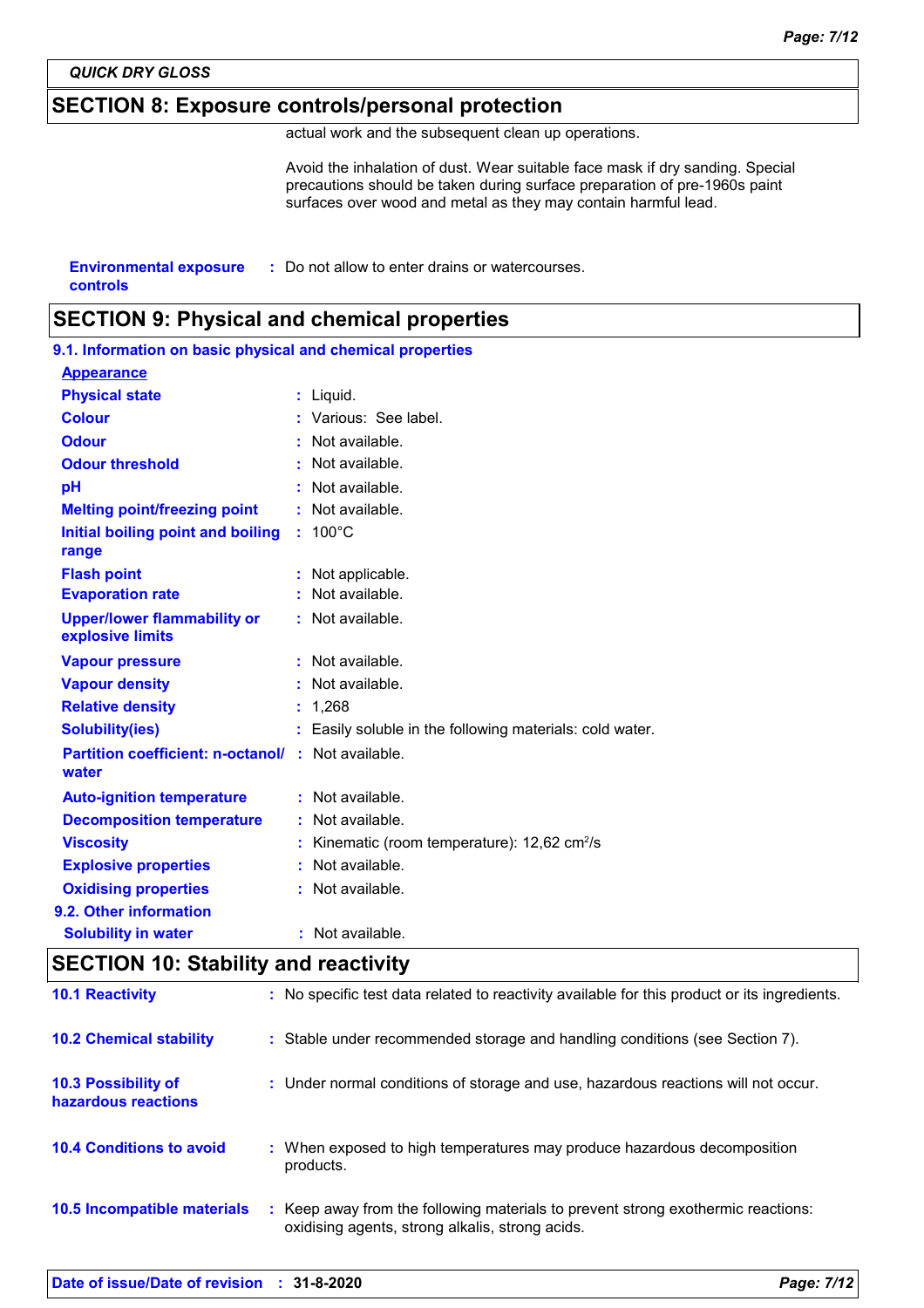### **SECTION 10: Stability and reactivity**

**10.6 Hazardous decomposition products** **:** Decomposition products may include the following materials: carbon monoxide, carbon dioxide, smoke, oxides of nitrogen.

### **SECTION 11: Toxicological information**

#### **11.1 Information on toxicological effects**

There are no data available on the mixture itself. The product is not classified as hazardous according to Regulation (EC) 1272/2008 as amended.

Repeated or prolonged contact with the mixture may cause removal of natural fat from the skin, resulting in nonallergic contact dermatitis and absorption through the skin.

If splashed in the eyes, the liquid may cause irritation and reversible damage.

This takes into account, where known, delayed and immediate effects and also chronic effects of components from short-term and long-term exposure by oral, inhalation and dermal routes of exposure and eye contact.

Contains 2,4,7,9-tetramethyldec-5-yne-4,7-diol. May produce an allergic reaction.

#### **Acute toxicity**

**Conclusion/Summary :** Not available.

#### **Acute toxicity estimates**

| <b>Route</b>         | <b>ATE value</b> |
|----------------------|------------------|
| l Dermal             | 42146,9 mg/kg    |
| Inhalation (vapours) | 421,5 mg/l       |

#### **Irritation/Corrosion**

| <b>Product/ingredient name</b>                            | <b>Result</b>          | <b>Species</b> | <b>Score</b>             | <b>Exposure</b> | <b>Observation</b>       |
|-----------------------------------------------------------|------------------------|----------------|--------------------------|-----------------|--------------------------|
| 2,4,7,9-tetramethyldec-<br>5-yne-4,7-diol                 | Eyes - Severe irritant | Rabbit         | $\overline{a}$           | 0.1 Mililiters  |                          |
|                                                           | Skin - Mild irritant   | Rabbit         | $\overline{\phantom{a}}$ | 0.5 Grams       | $\overline{\phantom{0}}$ |
| <b>Conclusion/Summary</b>                                 | : Not available.       |                |                          |                 |                          |
| <b>Sensitisation</b>                                      |                        |                |                          |                 |                          |
| <b>Conclusion/Summary</b>                                 | : Not available.       |                |                          |                 |                          |
| <b>Mutagenicity</b>                                       |                        |                |                          |                 |                          |
| <b>Conclusion/Summary</b>                                 | : Not available.       |                |                          |                 |                          |
| <b>Carcinogenicity</b>                                    |                        |                |                          |                 |                          |
| <b>Conclusion/Summary</b>                                 | : Not available.       |                |                          |                 |                          |
| <b>Reproductive toxicity</b>                              |                        |                |                          |                 |                          |
| <b>Conclusion/Summary</b>                                 | : Not available.       |                |                          |                 |                          |
| <b>Teratogenicity</b>                                     |                        |                |                          |                 |                          |
| <b>Conclusion/Summary</b>                                 | : Not available.       |                |                          |                 |                          |
| <b>Specific target organ toxicity (single exposure)</b>   |                        |                |                          |                 |                          |
| Not available.                                            |                        |                |                          |                 |                          |
| <b>Specific target organ toxicity (repeated exposure)</b> |                        |                |                          |                 |                          |
| Not available.                                            |                        |                |                          |                 |                          |
| <b>Aspiration hazard</b>                                  |                        |                |                          |                 |                          |
| Not available.                                            |                        |                |                          |                 |                          |
| <b>Other information</b>                                  | : Not available.       |                |                          |                 |                          |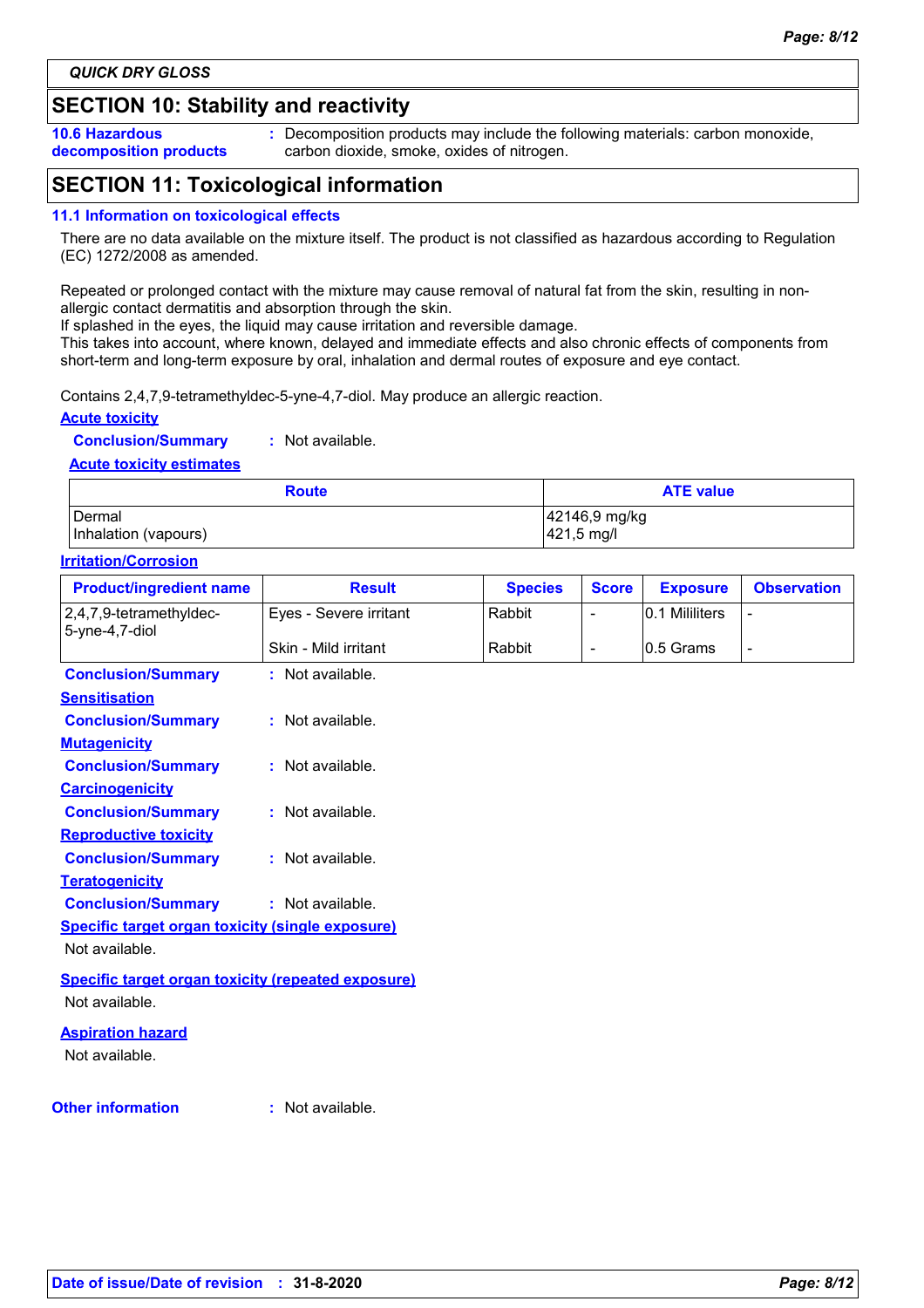### **SECTION 12: Ecological information**

#### **12.1 Toxicity**

There are no data available on the mixture itself. Do not allow to enter drains or watercourses.

The mixture has been assessed following the summation method of the CLP Regulation (EC) No 1272/2008 and is not classified as hazardous to the environment, but contains substance(s) hazardous to the environment. See section 3 for details.

**Conclusion/Summary :** Not available.

#### **12.2 Persistence and degradability**

**Conclusion/Summary :** Not available.

#### **12.3 Bioaccumulative potential**

Not available.

| <b>12.4 Mobility in soil</b> |                  |
|------------------------------|------------------|
| <b>Soil/water partition</b>  | : Not available. |
| <b>coefficient (Koc)</b>     |                  |
| <b>Mobility</b>              | : Not available. |

|             | 12.5 Results of PBT and vPvB assessment               |
|-------------|-------------------------------------------------------|
| <b>PBT</b>  | : Not applicable.                                     |
|             | P: Not available. B: Not available. T: Not available. |
| <b>vPvB</b> | : Not applicable.                                     |
|             | vP: Not available. vB: Not available.                 |
|             |                                                       |

**12.6 Other adverse effects** : No known significant effects or critical hazards.

### **SECTION 13: Disposal considerations**

The information in this section contains generic advice and guidance. The list of Identified Uses in Section 1 should be consulted for any available use-specific information provided in the Exposure Scenario(s).

#### **13.1 Waste treatment methods**

| <b>Product</b>                 |                                                                                                                                                                                                                                                                                                                                                                                                                                                                                                                                                      |
|--------------------------------|------------------------------------------------------------------------------------------------------------------------------------------------------------------------------------------------------------------------------------------------------------------------------------------------------------------------------------------------------------------------------------------------------------------------------------------------------------------------------------------------------------------------------------------------------|
| <b>Methods of disposal</b>     | : The generation of waste should be avoided or minimised wherever possible.<br>Disposal of this product, solutions and any by-products should at all times comply<br>with the requirements of environmental protection and waste disposal legislation<br>and any regional local authority requirements. Dispose of surplus and non-<br>recyclable products via a licensed waste disposal contractor. Waste should not be<br>disposed of untreated to the sewer unless fully compliant with the requirements of<br>all authorities with jurisdiction. |
| <b>Hazardous waste</b>         | : Within the present knowledge of the supplier, this product is not regarded as<br>hazardous waste, as defined by EU Directive 2008/98/EC.                                                                                                                                                                                                                                                                                                                                                                                                           |
| <b>Disposal considerations</b> | : Do not allow to enter drains or watercourses.<br>Dispose of according to all federal, state and local applicable regulations.<br>If this product is mixed with other wastes, the original waste product code may no<br>longer apply and the appropriate code should be assigned.<br>For further information, contact your local waste authority.                                                                                                                                                                                                   |
| <b>Packaging</b>               |                                                                                                                                                                                                                                                                                                                                                                                                                                                                                                                                                      |
| <b>Methods of disposal</b>     | : The generation of waste should be avoided or minimised wherever possible. Waste<br>packaging should be recycled. Incineration or landfill should only be considered<br>when recycling is not feasible.                                                                                                                                                                                                                                                                                                                                             |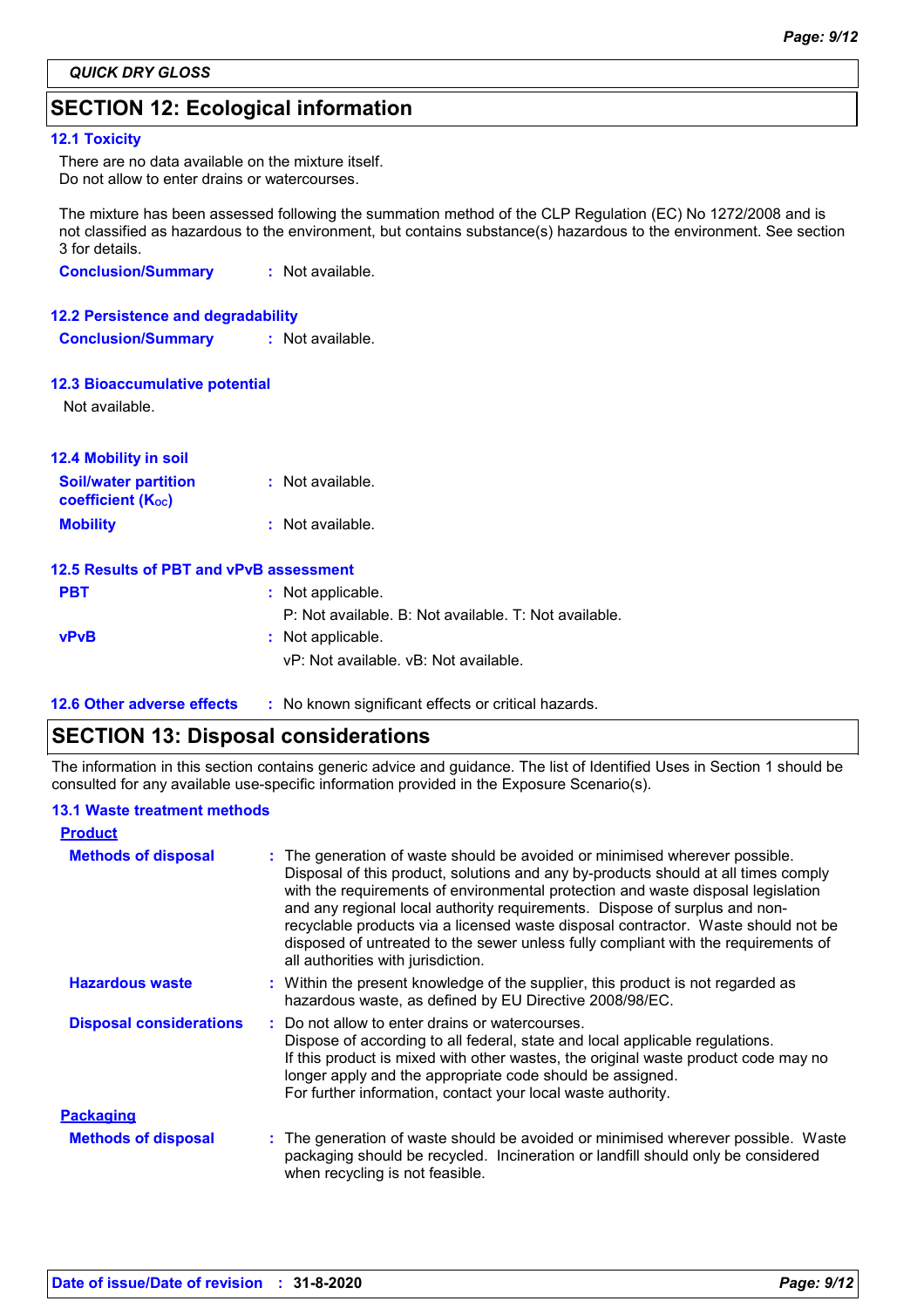*QUICK DRY GLOSS*

### **SECTION 13: Disposal considerations**

| <b>Disposal considerations</b> | : Using information provided in this safety data sheet, advice should be obtained from<br>the relevant waste authority on the classification of empty containers.<br>Empty containers must be scrapped or reconditioned.<br>Dispose of containers contaminated by the product in accordance with local or<br>national legal provisions. |                                                                             |  |
|--------------------------------|-----------------------------------------------------------------------------------------------------------------------------------------------------------------------------------------------------------------------------------------------------------------------------------------------------------------------------------------|-----------------------------------------------------------------------------|--|
| <b>Type of packaging</b>       |                                                                                                                                                                                                                                                                                                                                         | European waste catalogue (EWC)                                              |  |
| <b>CEPE Paint Guidelines</b>   | 15 01 10*                                                                                                                                                                                                                                                                                                                               | packaging containing residues of or contaminated by<br>hazardous substances |  |
| <b>Special precautions</b>     | : This material and its container must be disposed of in a safe way. Empty containers<br>or liners may retain some product residues. Avoid dispersal of spilt material and<br>runoff and contact with soil, waterways, drains and sewers.                                                                                               |                                                                             |  |

### **SECTION 14: Transport information**

### **Information pertaining to IATA and ADN is considered not relevant since the material is not packaged in the correct approved packaging required of these methods of transport.**

|                                                                                             | <b>ADR</b>                                                                                                                                                                                                             | <b>IMDG</b>     |
|---------------------------------------------------------------------------------------------|------------------------------------------------------------------------------------------------------------------------------------------------------------------------------------------------------------------------|-----------------|
| 14.1 UN number                                                                              | Not regulated.                                                                                                                                                                                                         | Not regulated.  |
| 14.2 UN proper<br>shipping name                                                             | Not applicable.                                                                                                                                                                                                        | Not applicable. |
| <b>14.3 Transport</b><br>hazard class(es)<br><b>Class</b>                                   | Not applicable.                                                                                                                                                                                                        | Not applicable. |
| <b>Subsidiary class</b>                                                                     |                                                                                                                                                                                                                        |                 |
| <b>14.4 Packing group</b>                                                                   | Not applicable.                                                                                                                                                                                                        | Not applicable. |
| 14.5<br><b>Environmental</b><br>hazards                                                     |                                                                                                                                                                                                                        |                 |
| <b>Marine pollutant</b>                                                                     | No.                                                                                                                                                                                                                    | No.             |
| <b>Marine pollutant</b><br>substances                                                       |                                                                                                                                                                                                                        | Not available.  |
| <b>14.6 Special</b><br>precautions for<br>user                                              | Transport within user's premises: always<br>transport in closed containers that are upright<br>and secure. Ensure that persons transporting<br>the product know what to do in the event of an<br>accident or spillage. |                 |
| <b>HI/Kemler number</b>                                                                     | Not available.                                                                                                                                                                                                         |                 |
| <b>Emergency</b><br>schedules (EmS)                                                         |                                                                                                                                                                                                                        | Not applicable. |
| <b>14.7 Transport in bulk</b><br>according to Annex II of<br><b>MARPOL and the IBC Code</b> | : Not applicable.                                                                                                                                                                                                      |                 |
| <b>Additional</b><br><b>information</b>                                                     |                                                                                                                                                                                                                        |                 |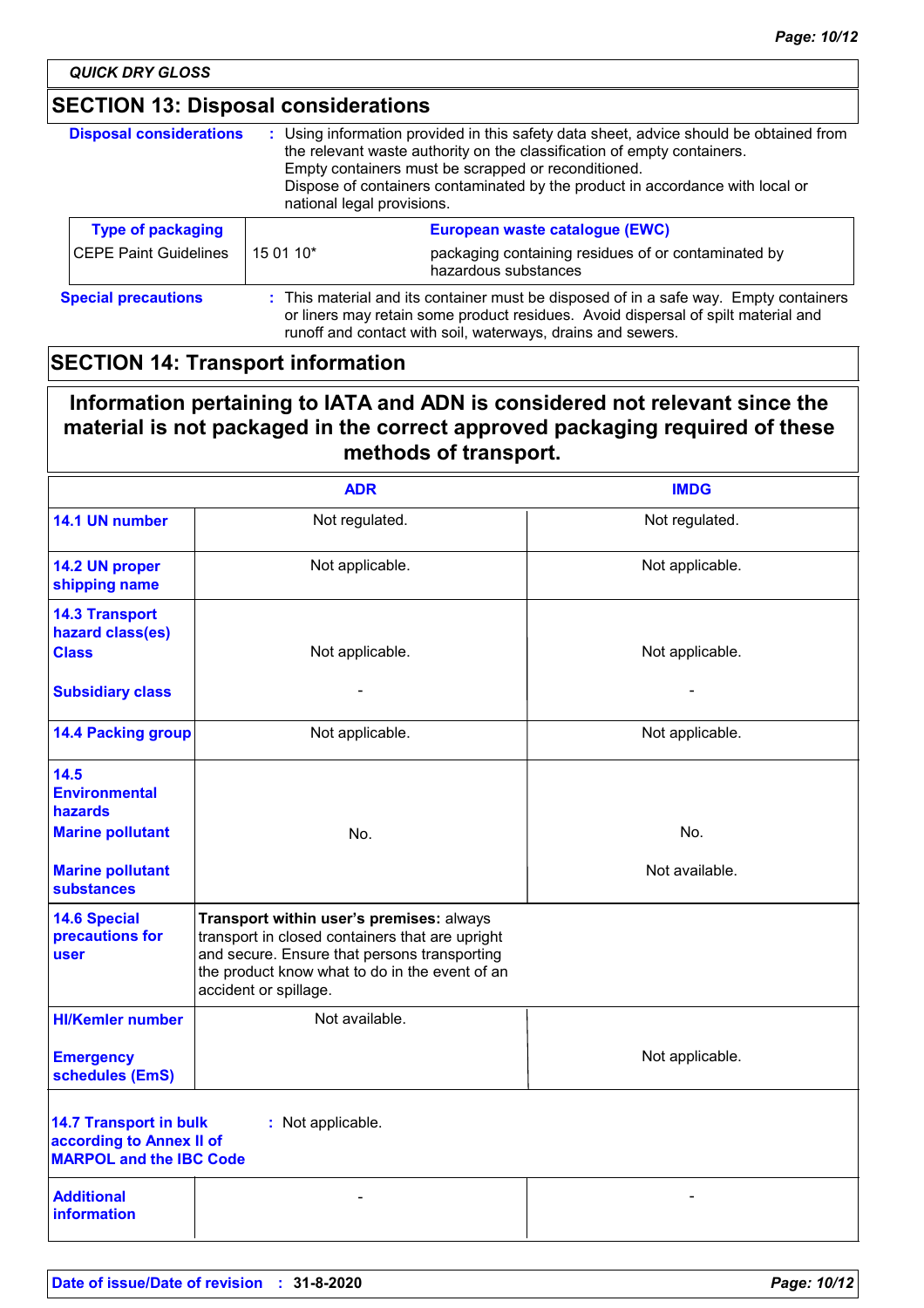### **SECTION 15: Regulatory information**

| 15.1 Safety, health and environmental regulations/legislation specific for the substance or mixture |                                                                                     |  |  |
|-----------------------------------------------------------------------------------------------------|-------------------------------------------------------------------------------------|--|--|
| EU Regulation (EC) No. 1907/2006 (REACH)                                                            |                                                                                     |  |  |
| <b>Annex XIV - List of substances subject to authorisation</b>                                      |                                                                                     |  |  |
| <b>Annex XIV</b>                                                                                    |                                                                                     |  |  |
|                                                                                                     | None of the components are listed, or the component present is below its threshold. |  |  |
| <b>Substances of very high concern</b>                                                              |                                                                                     |  |  |
|                                                                                                     | None of the components are listed, or the component present is below its threshold. |  |  |
| <b>Annex XVII - Restrictions</b><br>: Not applicable.<br>on the manufacture,                        |                                                                                     |  |  |
| placing on the market                                                                               |                                                                                     |  |  |
| and use of certain                                                                                  |                                                                                     |  |  |
| dangerous substances,<br>mixtures and articles                                                      |                                                                                     |  |  |
| <b>Other EU regulations</b>                                                                         |                                                                                     |  |  |
| <b>VOC for Ready-for-Use</b><br>: Not applicable.                                                   |                                                                                     |  |  |
| <b>Mixture</b>                                                                                      |                                                                                     |  |  |
| Ozone depleting substances (1005/2009/EU)                                                           |                                                                                     |  |  |
| Not listed.                                                                                         |                                                                                     |  |  |
| Prior Informed Consent (PIC) (649/2012/EU)                                                          |                                                                                     |  |  |
| Not listed.                                                                                         |                                                                                     |  |  |
| <b>Seveso Directive</b>                                                                             |                                                                                     |  |  |
| This product is not controlled under the Seveso Directive.                                          |                                                                                     |  |  |
| <b>International requlations</b>                                                                    |                                                                                     |  |  |
| <b>Chemical Weapon Convention List Schedules I, II &amp; III Chemicals</b>                          |                                                                                     |  |  |
| Not listed.                                                                                         |                                                                                     |  |  |
| <b>Montreal Protocol (Annexes A, B, C, E)</b>                                                       |                                                                                     |  |  |
| Not listed.                                                                                         |                                                                                     |  |  |
| <b>Stockholm Convention on Persistent Organic Pollutants</b>                                        |                                                                                     |  |  |
| Not listed.                                                                                         |                                                                                     |  |  |
| <b>Rotterdam Convention on Prior Informed Consent (PIC)</b>                                         |                                                                                     |  |  |
| Not listed.                                                                                         |                                                                                     |  |  |
|                                                                                                     |                                                                                     |  |  |
| <b>UNECE Aarhus Protocol on POPs and Heavy Metals</b><br>Not listed.                                |                                                                                     |  |  |
|                                                                                                     |                                                                                     |  |  |
| <b>15.2 Chemical safety</b>                                                                         | : No Chemical Safety Assessment has been carried out.                               |  |  |
| assessment                                                                                          |                                                                                     |  |  |
| <b>SECTION 16: Other information</b>                                                                |                                                                                     |  |  |
| <b>CEPE code</b><br>: 8                                                                             |                                                                                     |  |  |
| $\nabla$ Indicates information that has changed from previously issued version.                     |                                                                                     |  |  |
| <b>Abbreviations and acronyms : ATE = Acute Toxicity Estimate</b>                                   |                                                                                     |  |  |
| 1272/2008]                                                                                          | CLP = Classification, Labelling and Packaging Regulation [Regulation (EC) No.       |  |  |
|                                                                                                     | <b>DMEL = Derived Minimal Effect Level</b>                                          |  |  |

DNEL = Derived No Effect Level

**Procedure used to derive the classification according to Regulation (EC) No. 1272/2008 [CLP/GHS]**

EUH statement = CLP-specific Hazard statement PBT = Persistent, Bioaccumulative and Toxic PNEC = Predicted No Effect Concentration RRN = REACH Registration Number

vPvB = Very Persistent and Very Bioaccumulative

**Date of issue/Date of revision : 31-8-2020** *Page: 11/12*